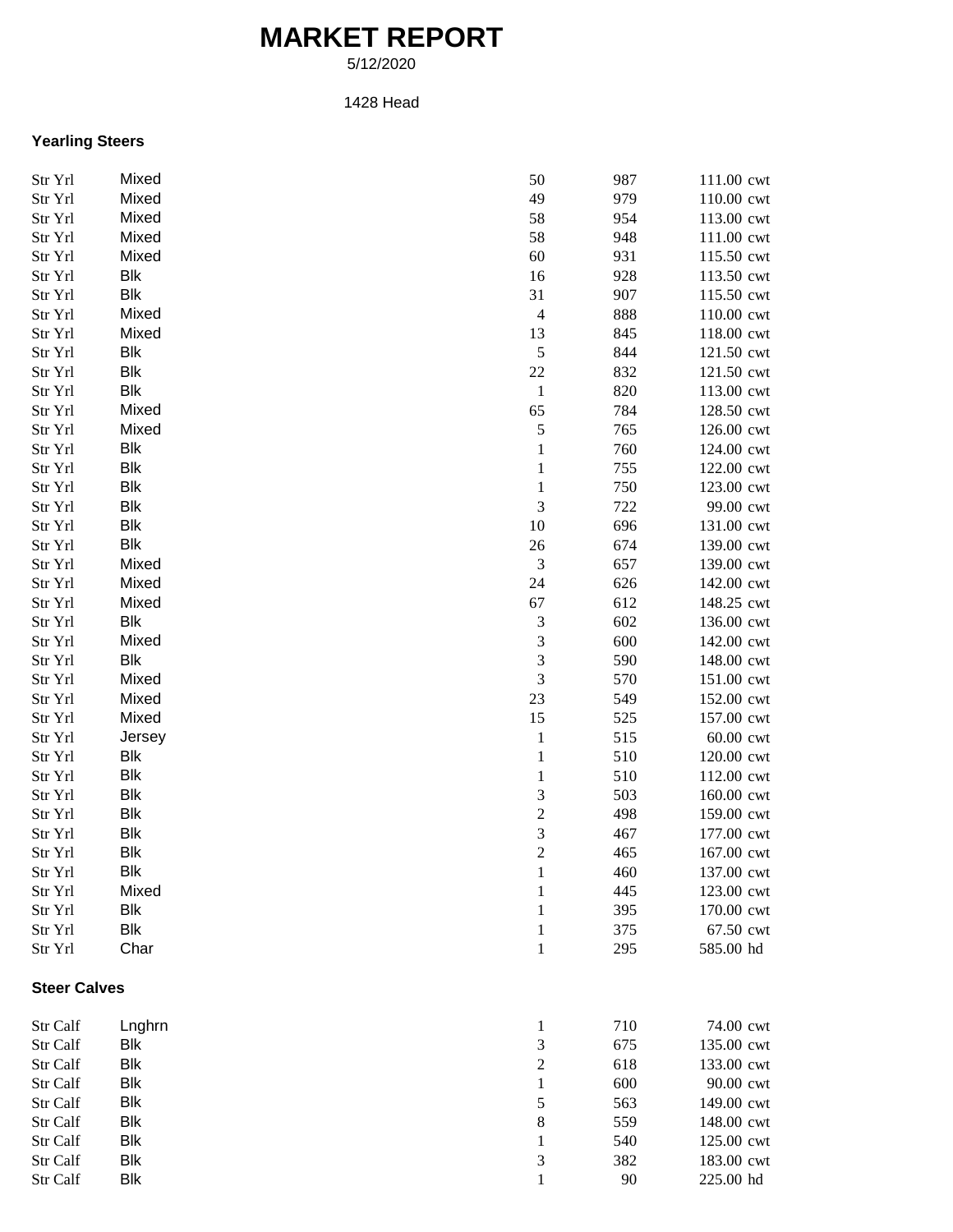## **Yearling Heifers**

| Hfr Yrl | <b>Blk</b> | $\mathbf{1}$            | 945 | 99.00 cwt  |
|---------|------------|-------------------------|-----|------------|
| Hfr Yrl | Mixed      | 10                      | 925 | 96.00 cwt  |
| Hfr Yrl | Blk        | $\sqrt{2}$              | 925 | 109.00 cwt |
| Hfr Yrl | <b>Blk</b> | $\mathbf{1}$            | 910 | 88.00 cwt  |
| Hfr Yrl | <b>Blk</b> | $\mathbf{1}$            | 895 | 90.00 cwt  |
| Hfr Yrl | <b>Blk</b> | $\mathbf{1}$            | 885 | 107.00 cwt |
| Hfr Yrl | Mixed      | 25                      | 859 | 110.00 cwt |
| Hfr Yrl | Blk        | 21                      | 834 | 112.00 cwt |
| Hfr Yrl | Blk        | 17                      | 830 | 110.50 cwt |
| Hfr Yrl | Blk        | $\mathbf{1}$            | 825 | 111.00 cwt |
| Hfr Yrl | Mixed      | 5                       | 803 | 111.00 cwt |
| Hfr Yrl | <b>Blk</b> | $\,1\,$                 | 790 | 112.00 cwt |
| Hfr Yrl | <b>Blk</b> | 20                      | 777 | 115.00 cwt |
| Hfr Yrl | <b>Blk</b> | $\overline{4}$          | 754 | 122.00 cwt |
| Hfr Yrl | Mixed      | 21                      | 748 | 121.50 cwt |
| Hfr Yrl | Mixed      | 33                      | 738 | 120.00 cwt |
| Hfr Yrl | Mixed      | 16                      | 736 | 121.00 cwt |
| Hfr Yrl | Red        | $\mathbf{1}$            | 735 | 70.00 cwt  |
| Hfr Yrl | Blk        | $\mathfrak{Z}$          | 735 | 119.00 cwt |
| Hfr Yrl | Blk        | $\boldsymbol{2}$        | 725 | 86.00 cwt  |
| Hfr Yrl | Mixed      | 9                       | 717 | 118.00 cwt |
| Hfr Yrl | Blk        | $\boldsymbol{2}$        | 705 | 95.00 cwt  |
| Hfr Yrl | Red        | $\mathbf{1}$            | 705 | 110.00 cwt |
| Hfr Yrl | <b>Blk</b> | 1                       | 695 | 84.00 cwt  |
| Hfr Yrl | <b>Blk</b> | 4                       | 693 | 123.00 cwt |
| Hfr Yrl | <b>Blk</b> | $\mathbf{1}$            | 675 | 90.00 cwt  |
| Hfr Yrl | Xbred      | 3                       | 667 | 76.00 cwt  |
| Hfr Yrl | <b>Blk</b> | $\overline{c}$          | 658 | 121.00 cwt |
| Hfr Yrl | <b>Blk</b> | $\,1$                   | 655 | 63.00 cwt  |
| Hfr Yrl | Hereford   | $\mathbf{1}$            | 655 | 87.50 cwt  |
| Hfr Yrl | Red        | $\sqrt{6}$              | 650 | 125.00 cwt |
| Hfr Yrl | Red        | $\overline{\mathbf{4}}$ | 641 | 124.00 cwt |
| Hfr Yrl | <b>Blk</b> | 15                      | 639 | 127.00 cwt |
| Hfr Yrl | Mixed      | 24                      | 635 | 127.00 cwt |
| Hfr Yrl | Red        | $\mathbf{1}$            | 630 | 37.50 cwt  |
| Hfr Yrl | Mixed      | 20                      | 629 | 127.00 cwt |
| Hfr Yrl | Mixed      | 7                       | 615 | 127.00 cwt |
| Hfr Yrl | Red        | $\overline{c}$          | 610 | 128.00 cwt |
| Hfr Yrl | Mixed      | $\sqrt{6}$              | 599 | 125.00 cwt |
| Hfr Yrl | Mixed      | $\mathfrak s$           | 598 | 127.00 cwt |
| Hfr Yrl | Red        | $\mathfrak{Z}$          | 595 | 127.00 cwt |
| Hfr Yrl | Mixed      | $\sqrt{6}$              | 588 | 131.00 cwt |
| Hfr Yrl | Mixed      | $\sqrt{6}$              | 545 | 132.00 cwt |
| Hfr Yrl | Red        | $\mathbf 1$             | 535 | 131.00 cwt |
| Hfr Yrl | Blk        | $\,1$                   | 525 | 109.00 cwt |
| Hfr Yrl | Blk        | 16                      | 521 | 137.00 cwt |
| Hfr Yrl | Mixed      | $\overline{4}$          | 520 | 136.00 cwt |
| Hfr Yrl | <b>Blk</b> | $\overline{c}$          | 503 | 140.00 cwt |
| Hfr Yrl | Bwf        | $\mathbf{1}$            | 485 | 140.00 cwt |
| Hfr Yrl | Mixed      | $\overline{4}$          | 485 | 136.00 cwt |
| Hfr Yrl | Rwf        | $\mathbf{1}$            | 455 | 121.00 cwt |
| Hfr Yrl | Blk        | $\sqrt{2}$              | 448 | 139.00 cwt |
| Hfr Yrl | Blk        | $\mathbf{1}$            | 440 | 144.00 cwt |
| Hfr Yrl | Blk        | $\overline{4}$          | 439 | 143.00 cwt |
| Hfr Yrl | Blk        | 1                       | 385 | 152.00 cwt |
| Hfr Yrl | Blk        | $\mathbf 1$             | 325 | 141.00 cwt |
|         |            |                         |     |            |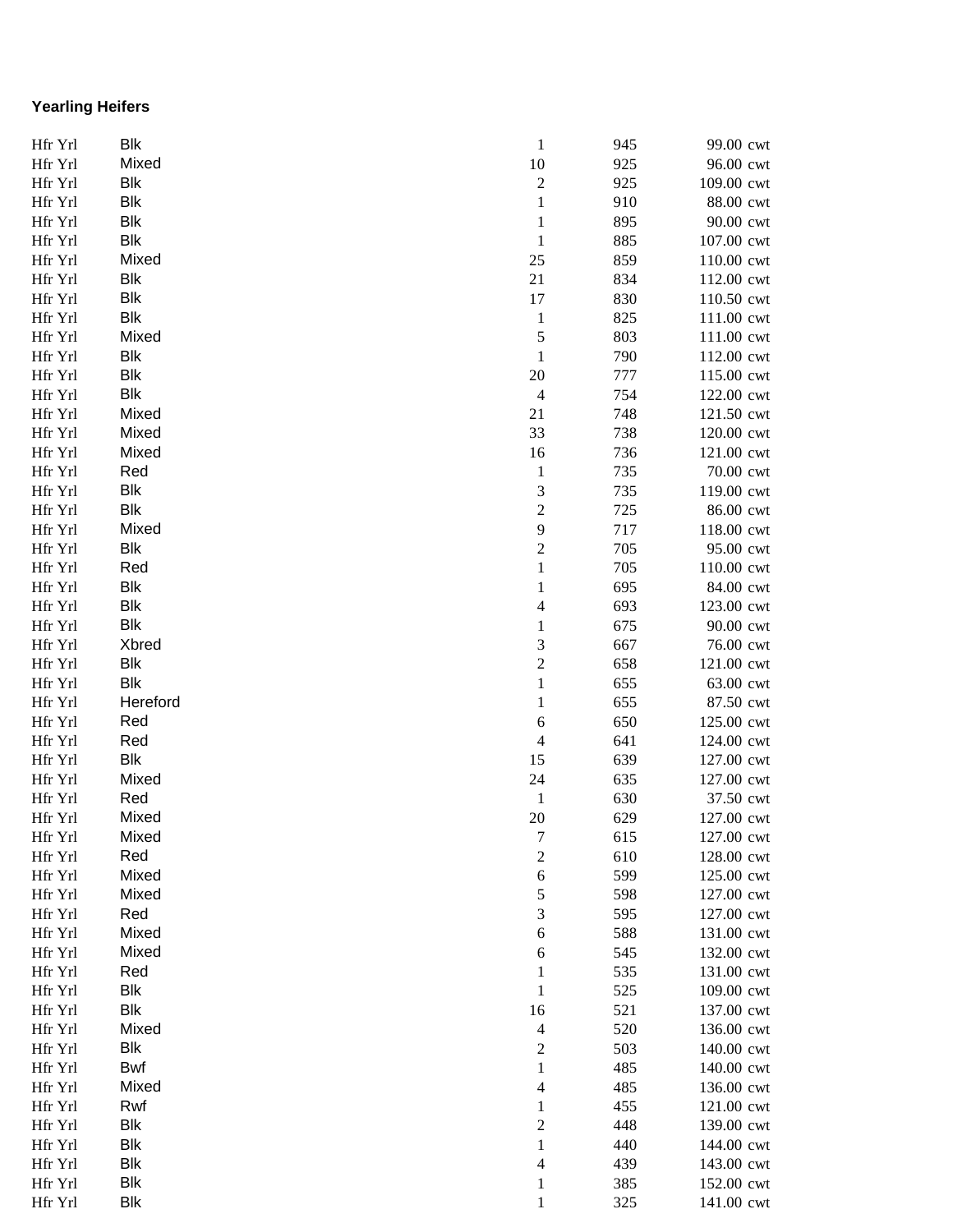| Hfr Yrl              | Red        | $\mathbf{1}$            | 280 | 163.00 cwt |  |  |
|----------------------|------------|-------------------------|-----|------------|--|--|
| <b>Heifer Calves</b> |            |                         |     |            |  |  |
| Hfr Calf             | <b>Blk</b> | $\mathbf{1}$            | 735 | 40.00 cwt  |  |  |
| Hfr Calf             | <b>Blk</b> | $\,1$                   | 715 | 45.00 cwt  |  |  |
| Hfr Calf             | <b>Blk</b> | $\mathbf{1}$            | 670 | 116.00 cwt |  |  |
| Hfr Calf             | <b>Blk</b> | $\mathbf{1}$            | 650 | 80.00 cwt  |  |  |
| Hfr Calf             | <b>Blk</b> | $\overline{c}$          | 645 | 125.00 cwt |  |  |
| Hfr Calf             | Mixed      | 5                       | 614 | 126.00 cwt |  |  |
| Hfr Calf             | <b>Blk</b> | $\overline{4}$          | 609 | 128.00 cwt |  |  |
| Hfr Calf             | Mixed      | 3                       | 592 | 118.00 cwt |  |  |
| Hfr Calf             | <b>Blk</b> | $\mathbf{1}$            | 585 | 132.00 cwt |  |  |
| Hfr Calf             | <b>Blk</b> | 1                       | 570 | 37.00 cwt  |  |  |
| Hfr Calf             | <b>Blk</b> | 1                       | 565 | 110.00 cwt |  |  |
| Hfr Calf             | <b>Blk</b> | 5                       | 562 | 147.00 cwt |  |  |
| Hfr Calf             | <b>Blk</b> | $\mathbf{1}$            | 550 | 134.00 cwt |  |  |
| Hfr Calf             | <b>Blk</b> | 18                      | 533 | 137.00 cwt |  |  |
| Hfr Calf             | <b>Blk</b> | $\mathbf{1}$            | 510 | 135.00 cwt |  |  |
| Hfr Calf             | <b>Blk</b> | $\overline{\mathbf{c}}$ | 483 | 115.00 cwt |  |  |
| Hfr Calf             | <b>Blk</b> | $\mathbf{1}$            | 440 | 111.00 cwt |  |  |
| Hfr Calf             | <b>Blk</b> | $\mathbf{1}$            | 425 | 116.00 cwt |  |  |
| Hfr Calf             | Bwf        | $\mathbf{1}$            | 370 | 485.00 hd  |  |  |
| Hfr Calf             | <b>Blk</b> | $\,1$                   | 360 | 460.00 hd  |  |  |
| Hfr Calf             | Red        | $\,1$                   | 360 | 129.00 cwt |  |  |
| Hfr Calf             | <b>Blk</b> | $\overline{\mathbf{c}}$ | 340 | 510.00 hd  |  |  |
| Hfr Calf             | <b>Blk</b> | $\overline{c}$          | 308 | 152.00 cwt |  |  |
| Hfr Calf             | <b>Blk</b> | $\,1$                   | 300 | 435.00 hd  |  |  |
| Hfr Calf             | <b>Blk</b> | $\mathbf{1}$            | 300 | 400.00 hd  |  |  |
| Hfr Calf             | <b>Blk</b> | $\overline{c}$          | 280 | 475.00 hd  |  |  |
| Hfr Calf             | <b>Blk</b> | 4                       | 256 | 375.00 hd  |  |  |
| Hfr Calf             | <b>Blk</b> | $\mathbf{1}$            | 210 | 425.00 hd  |  |  |
| Hfr Calf             | Blk        | $\mathbf{1}$            | 205 | 525.00 hd  |  |  |
| Hfr Calf             | Char       | $\mathbf{1}$            | 185 | 385.00 hd  |  |  |
| <b>Bull Calves</b>   |            |                         |     |            |  |  |
| <b>Bull Calf</b>     | Mixed      | 6                       | 893 | 80.00 cwt  |  |  |
| <b>Bull Calf</b>     | <b>Blk</b> | 3                       | 760 | 101.00 cwt |  |  |
| <b>Bull Calf</b>     | Mixed      | 4                       | 715 | 117.00 cwt |  |  |
| <b>Bull Calf</b>     | Mixed      | 5                       | 649 | 126.50 cwt |  |  |
| <b>Bull Calf</b>     | <b>Blk</b> | $\mathbf{1}$            | 630 | 112.00 cwt |  |  |
| <b>Bull Calf</b>     | <b>Blk</b> | 6                       | 611 | 122.00 cwt |  |  |
| <b>Bull Calf</b>     | Red        | $\overline{c}$          | 498 | 135.00 cwt |  |  |
| <b>Bull Calf</b>     | <b>Blk</b> | 5                       | 474 | 148.00 cwt |  |  |
| <b>Bull Calf</b>     | <b>Bwf</b> | $\mathbf 1$             | 375 | 550.00 hd  |  |  |
| <b>Bull Calf</b>     | <b>Blk</b> | $\overline{c}$          | 353 | 172.00 cwt |  |  |
| <b>Bull Calf</b>     | <b>Blk</b> | 1                       | 335 | 535.00 hd  |  |  |
| <b>Bull Calf</b>     | <b>Blk</b> | $\overline{c}$          | 278 | 525.00 hd  |  |  |
| <b>Bull Calf</b>     | <b>Blk</b> | 1                       | 250 | 525.00 hd  |  |  |
| <b>Bull Calf</b>     | <b>Blk</b> | $\overline{c}$          | 215 | 500.00 hd  |  |  |
| <b>Bull Calf</b>     | <b>Blk</b> | $\overline{c}$          | 215 | 485.00 hd  |  |  |
| <b>Bull Calf</b>     | <b>Blk</b> | $\overline{c}$          | 195 | 425.00 hd  |  |  |
| <b>Bull Calf</b>     | <b>Blk</b> | $\overline{7}$          | 182 | 350.00 hd  |  |  |
| <b>Bull Calf</b>     | Hereford   | $\mathbf{1}$            | 150 | 250.00 hd  |  |  |
| <b>Bull Calf</b>     | <b>Blk</b> | $\overline{c}$          | 125 | 250.00 hd  |  |  |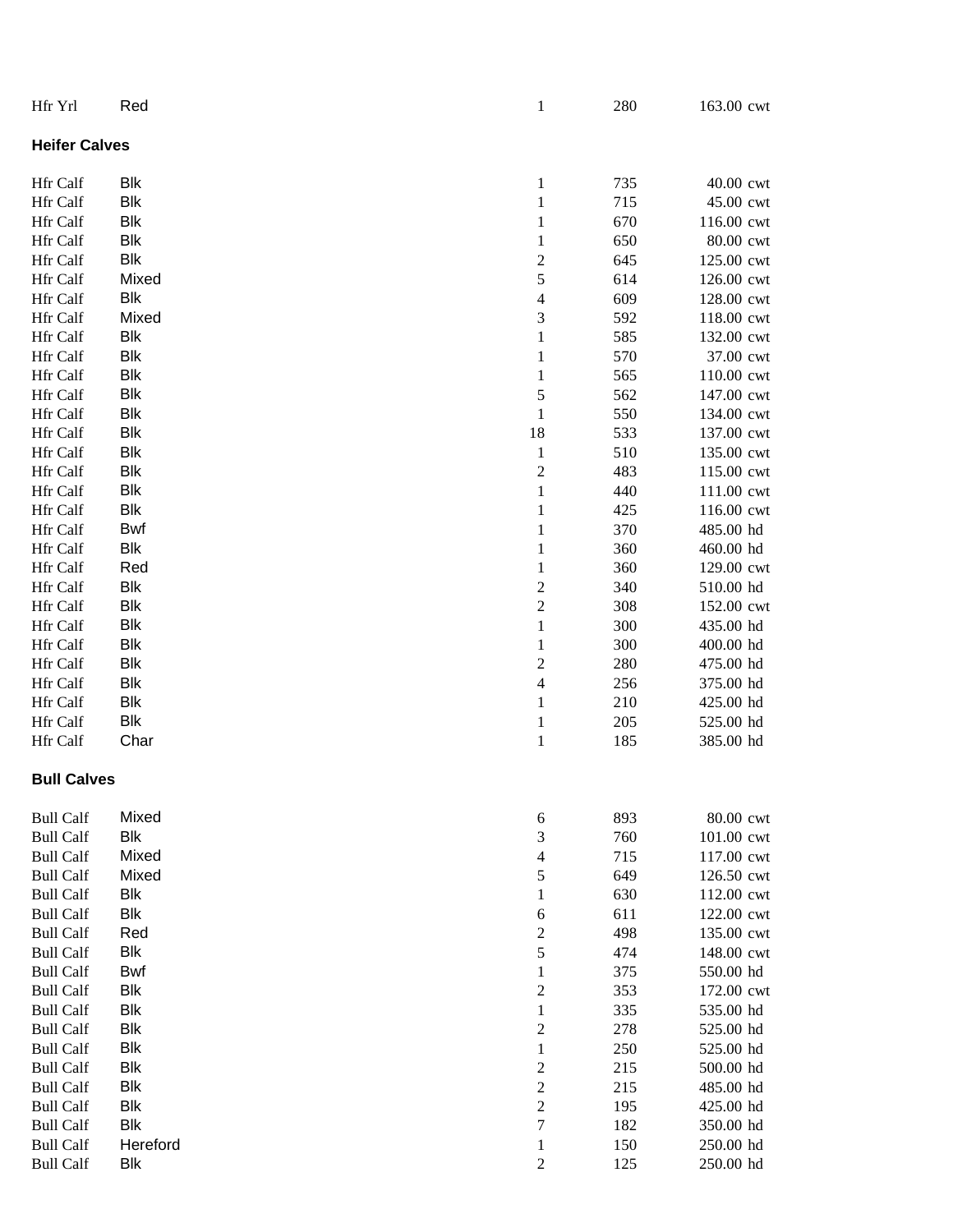#### **Bred Heifers**

| <b>Bred Hfr</b><br><b>Bred Hfr</b> | Blk<br><b>Blk</b> | $\mathbf{1}$<br>$\,1$ | 1215<br>770      | 750.00 hd<br>750.00 hd  |
|------------------------------------|-------------------|-----------------------|------------------|-------------------------|
|                                    |                   |                       |                  |                         |
| <b>Pairs</b>                       |                   |                       |                  |                         |
| Pair                               | <b>Blk</b>        | $11\,$                | 1495             | 1250.00 pr              |
| Pair                               | <b>Blk</b>        | $\mathbf{1}$          | 1415             | 1360.00 pr              |
| Pair                               | <b>Blk</b>        | 3                     | 1385             | 1225.00 pr              |
| Pair                               | <b>Blk</b>        | 5                     | 1354             | 1100.00 pr              |
| Pair                               | Red               | $\,1$                 | 1330             | 1210.00 pr              |
| Pair                               | <b>Blk</b>        | 3                     | 1293             | 1225.00 pr              |
| Pair                               | <b>Blk</b>        | $\overline{4}$        | 1264             | 1325.00 pr              |
| Pair                               | <b>Blk</b>        | $\,1$                 | 1210             | 1250.00 pr              |
| Pair                               | Blk               | $\mathbf{1}$          | 1180             | 1000.00 pr              |
| Pair                               | Red<br><b>Blk</b> | $\mathbf{1}$          | 1175             | 950.00 pr               |
| Pair                               | <b>Blk</b>        | $\,1$<br>$\mathbf{1}$ | 1150             | 1100.00 pr              |
| Pair<br>Pair                       | Xbred             | $\,1$                 | 1080<br>1075     | 1475.00 pr              |
| Pair                               | <b>Blk</b>        | $\,1$                 | 1070             | 850.00 pr<br>1425.00 pr |
| Pair                               | Char              | $\,1$                 | 990              | 1200.00 pr              |
| Pair                               | Xbred             | $\boldsymbol{0}$      | $\boldsymbol{0}$ | 850.00 pr               |
|                                    |                   |                       |                  |                         |
| <b>Cows</b>                        |                   |                       |                  |                         |
| Cow                                | <b>Bwf</b>        | $\mathbf{1}$          | 1650             | 64.50 cwt               |
| Cow                                | Hereford          | $\,1$                 | 1570             | 60.00 cwt               |
| $_{\text{Cow}}$                    | <b>Blk</b>        | $\,1$                 | 1550             | 63.00 cwt               |
| Cow                                | Mixed             | $\sqrt{2}$            | 1490             | 950.00 hd               |
| Cow                                | <b>Blk</b>        | $\overline{c}$        | 1460             | 64.00 cwt               |
| Cow                                | Hereford          | $\,1$                 | 1460             | 64.00 cwt               |
| Cow                                | Bwf               | $\mathbf{1}$          | 1445             | 65.00 cwt               |
| Cow                                | Hereford          | $\mathbf{1}$          | 1435             | 62.00 cwt               |
| Cow                                | Hereford          | 3                     | 1423             | 65.00 cwt               |
| Cow                                | Red               | $\,1$                 | 1400             | 63.00 cwt               |
| Cow                                | <b>Blk</b>        | $\mathbf{1}$          | 1350             | 61.00 cwt               |
| Cow                                | Char              | $\,1$                 | 1350             | 69.00 cwt               |
| Cow                                | Rwf               | $\mathbf{1}$          | 1345             | 63.00 cwt               |
| Cow                                | Rwf               | $\,1$                 | 1325             | 65.00 cwt               |
| Cow                                | Char              | $\mathbf{1}$          | 1315             | 63.00 cwt               |
| Cow                                | Mixed             | 6                     | 1312             | 64.00 cwt               |
| Cow                                | <b>Blk</b>        | 3                     | 1310             | 1100.00 hd              |
| Cow                                | <b>Blk</b>        | $\overline{2}$        | 1303             | 950.00 hd               |
| Cow                                | Blk               | $\mathbf{1}$          | 1300             | $0.00$ cwt              |
| Cow                                | Blk               | 1                     | 1280             | 61.00 cwt               |
| Cow                                | Mixed<br>Blk      | 4                     | 1276             | 63.00 cwt               |
| Cow                                | <b>Blk</b>        | 4                     | 1260             | 66.00 cwt               |
| Cow                                | Mixed             | 1<br>13               | 1255<br>1245     | 63.00 cwt               |
| Cow<br>Cow                         | Blk               | $\mathbf{1}$          | 1245             | 66.00 cwt<br>925.00 hd  |
| Cow                                | Char              | $\mathbf{1}$          | 1225             | 1025.00 hd              |
|                                    | Blk               | 5                     | 1225             | 65.00 cwt               |
| Cow<br>Cow                         | <b>Blk</b>        | $\sqrt{6}$            | 1225             | 62.50 cwt               |
| Cow                                | <b>Blk</b>        | 6                     | 1223             | 65.00 cwt               |
| Cow                                | Mixed             | $\sqrt{2}$            | 1213             | 65.00 cwt               |
| Cow                                | Blk               | $\overline{4}$        | 1211             | 63.00 cwt               |
| Cow                                | <b>Blk</b>        | $\mathbf{1}$          | 1200             | 65.00 cwt               |
|                                    |                   |                       |                  |                         |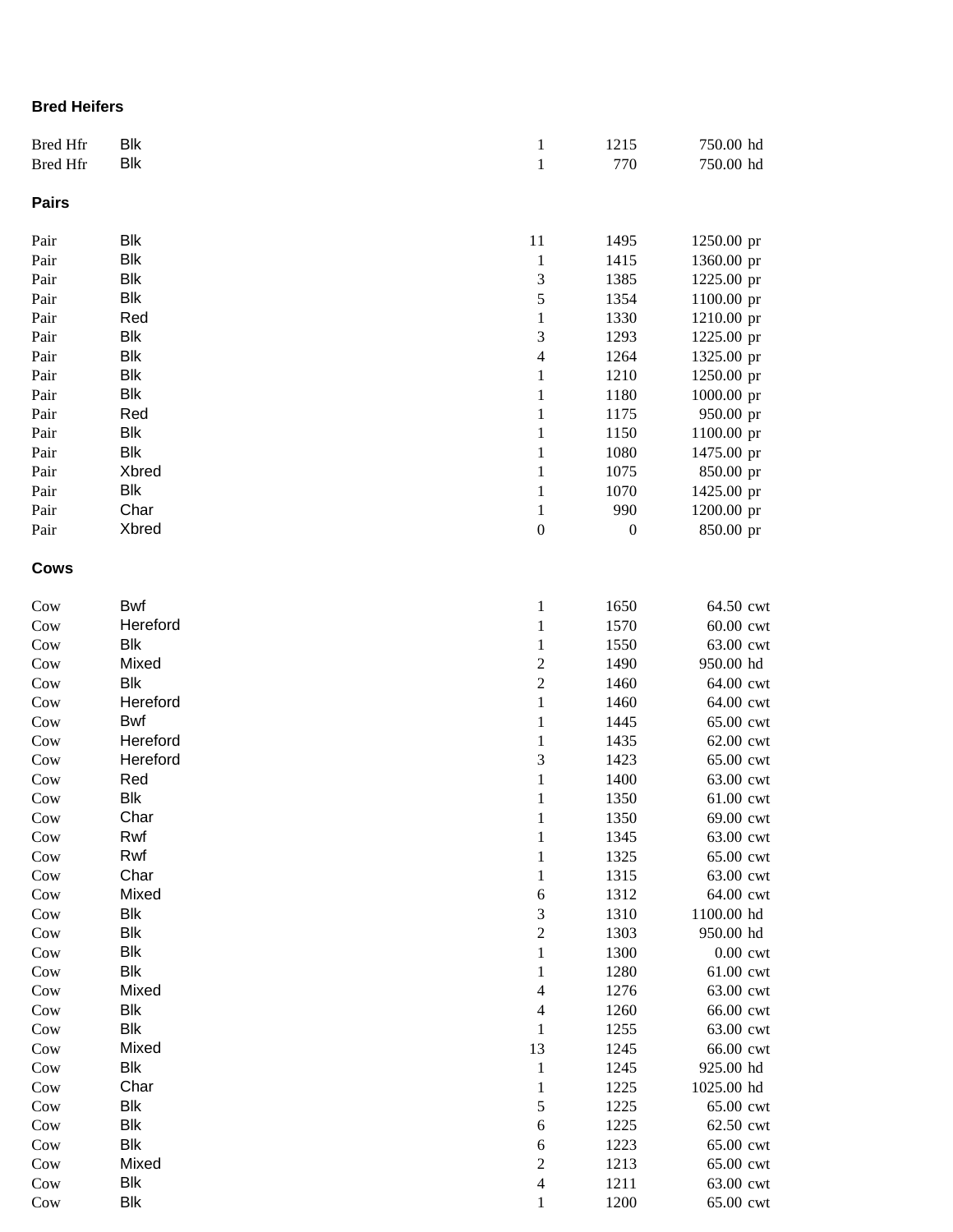| Cow                   | <b>Blk</b> | $\overline{\mathbf{c}}$  | 1198       | 65.00 cwt              |
|-----------------------|------------|--------------------------|------------|------------------------|
| Cow                   | Red        | $\overline{c}$           | 1190       | 60.00 cwt              |
| Cow                   | Hereford   | $\,1$                    | 1190       | 62.00 cwt              |
| Cow                   | <b>Blk</b> | $\mathbf{1}$             | 1185       | 67.00 cwt              |
| Cow                   | <b>Blk</b> | $\overline{\mathcal{L}}$ | 1184       | 62.00 cwt              |
| Cow                   | Blk        | 6                        | 1181       | 64.00 cwt              |
| Cow                   | Blk        | 1                        | 1175       | 910.00 hd              |
| Cow                   | <b>Blk</b> | $\mathbf{1}$             | 1175       | 60.00 cwt              |
| Cow                   | Hereford   | 1                        | 1170       | 775.00 hd              |
| Cow                   | Blk        | $\mathbf{1}$             | 1170       | 65.00 cwt              |
| Cow                   | Red        | $\mathbf{1}$             | 1165       | 61.00 cwt              |
| Cow                   | Blk        | $\overline{\mathcal{L}}$ | 1161       | 67.00 cwt              |
| Cow                   | <b>Blk</b> | $\,1$                    | 1150       | 63.00 cwt              |
| Cow                   | <b>Blk</b> | $\mathbf{1}$             | 1150       | 64.00 cwt              |
| Cow                   | <b>Blk</b> | $\overline{4}$           | 1145       | 63.00 cwt              |
| Cow                   | <b>Blk</b> | 5                        | 1145       | 60.00 cwt              |
| Cow                   | <b>Blk</b> | $\,1$                    | 1140       | 700.00 hd              |
| Cow                   | Mixed      | $\overline{c}$           | 1138       | 58.00 cwt              |
| Cow                   | Red        | $\,1$                    | 1135       | 59.00 cwt              |
| Cow                   | <b>Blk</b> | $\,1$                    | 1135       | 975.00 hd              |
| Cow                   | Bwf        | $\mathbf{1}$             | 1135       | 850.00 hd              |
| Cow                   | Blk        | $\overline{c}$           | 1130       | 61.00 cwt              |
| Cow                   | Blk        | $\mathbf{1}$             | 1120       | 60.00 cwt              |
| Cow                   | <b>Blk</b> | $\overline{4}$           | 1111       | 61.50 cwt              |
| Cow                   | Mixed      | $\overline{\mathcal{L}}$ | 1100       | 1100.00 hd             |
| Cow                   | <b>Blk</b> | $\mathbf{1}$             | 1090       | 1100.00 hd             |
| Cow                   | Mixed      | 8                        | 1089       | 62.00 cwt              |
| Cow                   | <b>Blk</b> | 5                        | 1084       | 64.00 cwt              |
| Cow                   | Bwf        | $\,1$                    | 1080       | 64.00 cwt              |
| Cow                   | Bwf        | $\,1$                    | 1075       | 60.00 cwt              |
| Cow                   | Mixed      | $\overline{c}$           | 1075       | 64.00 cwt              |
| Cow                   | Mixed      | $\overline{c}$           | 1063       | 62.00 cwt              |
| Cow                   | <b>Blk</b> | $\mathbf{1}$             | 1050       | 60.00 cwt              |
| Cow                   | Red        | $\,1$                    | 1040       | 66.00 cwt              |
| Cow                   | Bwf        | $\mathbf{1}$             | 1040       | 61.00 cwt              |
| Cow                   | <b>Blk</b> | $\mathbf{1}$             | 1035       | 66.00 cwt              |
| Cow                   | Blk        | 3                        | 1028       | 65.00 cwt              |
| Cow                   | <b>Blk</b> | $\mathbf{1}$             | 995        | 62.00 cwt              |
| Cow                   | <b>Blk</b> | $\overline{c}$           | 985        | 66.00 cwt              |
| Cow                   | Hereford   | 1                        | 985        | 64.00 cwt              |
| Cow                   | Red        | 1                        | 950        | 61.00 cwt              |
| Cow                   | Red<br>Blk | 1                        | 945        | 64.00 cwt              |
| Cow                   | Red        | 1                        | 915<br>840 | 66.00 cwt              |
| Cow                   | Bwf        | 1                        |            | 61.00 cwt              |
| Cow<br>Cow            | Blk        | 1<br>$\,1$               | 835<br>730 | 69.00 cwt<br>20.00 cwt |
| <b>Bulls</b>          |            |                          |            |                        |
|                       |            |                          |            |                        |
| Bull                  | Char       | $\mathbf{1}$             | 2080       | 94.00 cwt              |
| $\operatorname{Bulk}$ | <b>Blk</b> | $\mathbf{1}$             | 1910       | 92.00 cwt              |
| <b>Bull</b>           | Hereford   | $\mathbf{1}$             | 1895       | 89.00 cwt              |
| <b>Bull</b>           | <b>Blk</b> | 1                        | 1835       | 93.00 cwt              |
| Bull                  | <b>Blk</b> | $\mathbf{1}$             | 1805       | 90.00 cwt              |
| <b>Bull</b>           | <b>Blk</b> | $\overline{c}$           | 1738       | 87.00 cwt              |
| <b>Bull</b>           | <b>Blk</b> | $\mathbf{1}$             | 1670       | 82.00 cwt              |
| <b>Bull</b>           | <b>Blk</b> | $\mathbf{1}$             | 1640       | 80.00 cwt              |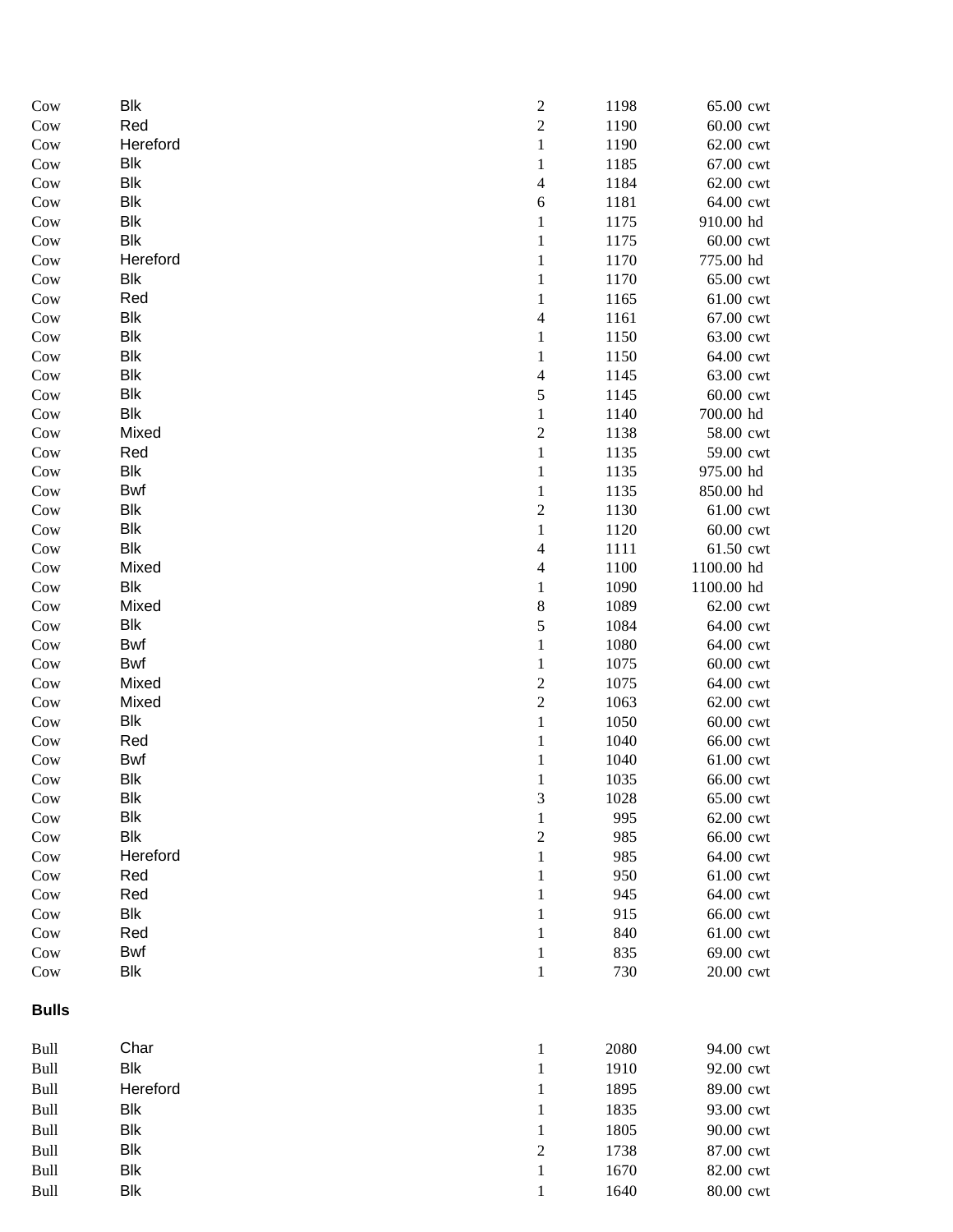| Bull | <b>Blk</b> |   | 1615 | 65.00 cwt |
|------|------------|---|------|-----------|
| Bull | <b>Blk</b> |   | 1510 | 66.00 cwt |
| Bull | <b>Blk</b> |   | 1470 | 76.00 cwt |
| Bull | Blk        |   | 1460 | 66.00 cwt |
| Bull | Hereford   |   | 1400 | 70.00 cwt |
| Bull | Mixed      |   | 1375 | 84.00 cwt |
| Bull | Blk        | 3 | 1345 | 72.50 cwt |
| Bull | Blk        |   | 1325 | 74.00 cwt |
| Bull | Red        |   | 1235 | 71.00 cwt |